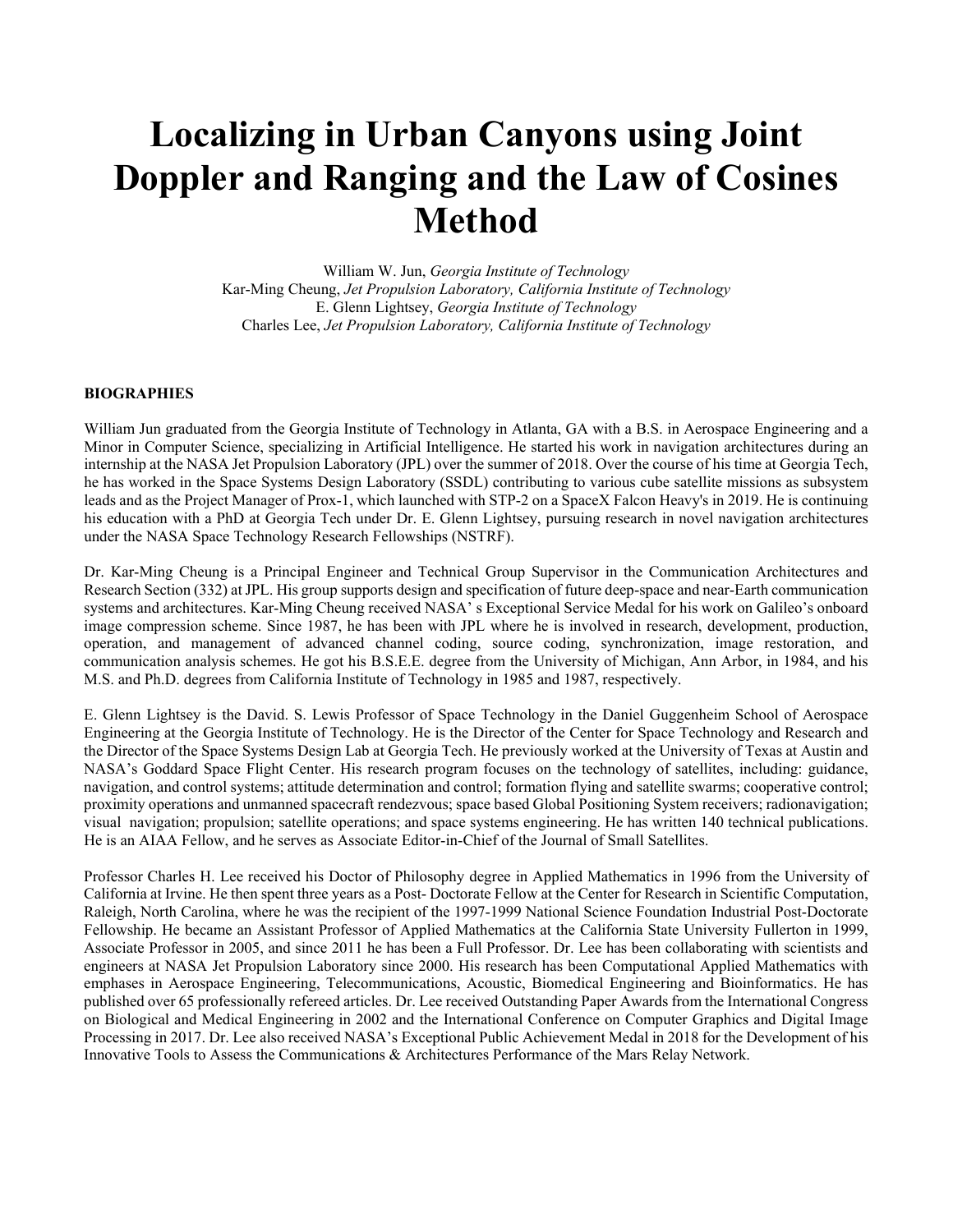#### **ABSTRACT**

The performance of Global Navigation Satellite System (GNSS) based navigation can be limited in urban canyons and other regions with narrow satellite visibility. These regions may only allow for less than the minimum of four satellites to be visible, leading to a decay of positional knowledge. A scheme with Joint Doppler and Ranging (JDR) and relative positioning, known as the Law of Cosines (LOC) method, is introduced in this paper that utilizes Doppler and pseudorange measurements from a minimum of two GNSS satellites to obtain a position fix.

The user's GNSS receiver was assumed to output both corrected pseudorange and Doppler shift measurements for each tracked satellite. The velocity vector of each satellite was calculated using broadcast satellite ephemerides. Additionally, the location of the reference station was known and Doppler measurements from the GNSS receiver at the reference station were transmitted to the user.

Ephemerides from eight GNSS satellites were simulated with the user and reference station approximately 12 km apart in San Francisco. Gaussian error sources were modelled and randomized in Monte Carlo simulations, adding error to the receiver's known satellite ephemeris, satellite velocity, Doppler, and pseudorange measurements. Each unique pair of 2 satellites was employed for the positioning of the user using the LOC method for over 10,000 Monte Carlo simulations.

With reasonable assumptions on measurement error, the average 2D topocentric Root-Mean-Square-Error (RMSE) performance of all pairs of satellites was 23 meters, reducing to 10 meters by removing specific pairs with poor geometry. However, with a new technique called Terrain Assisted – JDR (TA-JDR), which uses accurate topographic information of the user's region as a faux pseudorange measurement, the average RSME of the satellite pairs was reduced to approximately 7 meters.

The use of the JDR-LOC scheme and its variants may not only be useful in urban canyons, but also in other GPS-denied unfriendly environments.

Ultimately, the JDR-LOC scheme was capable of achieving navigational solutions with an RMSE as low as 7 meters for users with limited GNSS satellite visibility, with only the use of a GNSS receiver and a reference station.

## **INTRODUCTION**

The Global Navigation Satellite System (GNSS), which includes the Global Positioning System (GPS), has been deemed successful through countless use-cases. These cases range from regular commercial and private use to research and military use [1]. However, at least four satellites in view are required for GNSS/GPS range measurements and some locations cannot utilize these positioning systems to their full potential. Urban canyons are locations where a user is surrounded by buildings which block GNSS signals and create a canyon-like environment. Positioning problems in these regions include a smaller quantity of visible satellites, multipath, and interference.

Temporary loss of GPS signals is caused by structures blocking line of sight to satellites, multipath and signal interference, thus lowering the number of usable satellites in urban environments. Various solutions have been proposed to resolve these issues, ranging from taking advantage of GLONASS systems [2], weighting models [3], shadow matching [4], and fuzzy logic [5]. However, the use of standard range-based trilateration is still assumed in these approaches. The Joint Doppler and Ranging Law of Cosines (JDR-LOC) scheme is reintroduced in this paper to enable relative positioning with as few as two satellites in view.

The Law of Cosines (LOC) scheme is a novel positioning scheme that only relies on Doppler measurements made by a user, a satellite(s), and a reference station [6]. Additional hardware or software is not required to obtain Doppler measurements; most GNSS receivers include options for logging Doppler shifts of locked satellites in real time. Therefore, positioning is enabled with relatively low hardware requirements and without the need for a clock bias calculation. However, improvements in performance have been shown with the addition of range measurements along with Doppler measurements. Range and Doppler measurements are integrated in the Joint Doppler and Ranging (JDR) scheme [7]. Additionally, the knowledge of the user's altitude was used as a pseudorange measurement from a faux satellite at the center of the planet. This faux measurement was known as the surface constraint [7].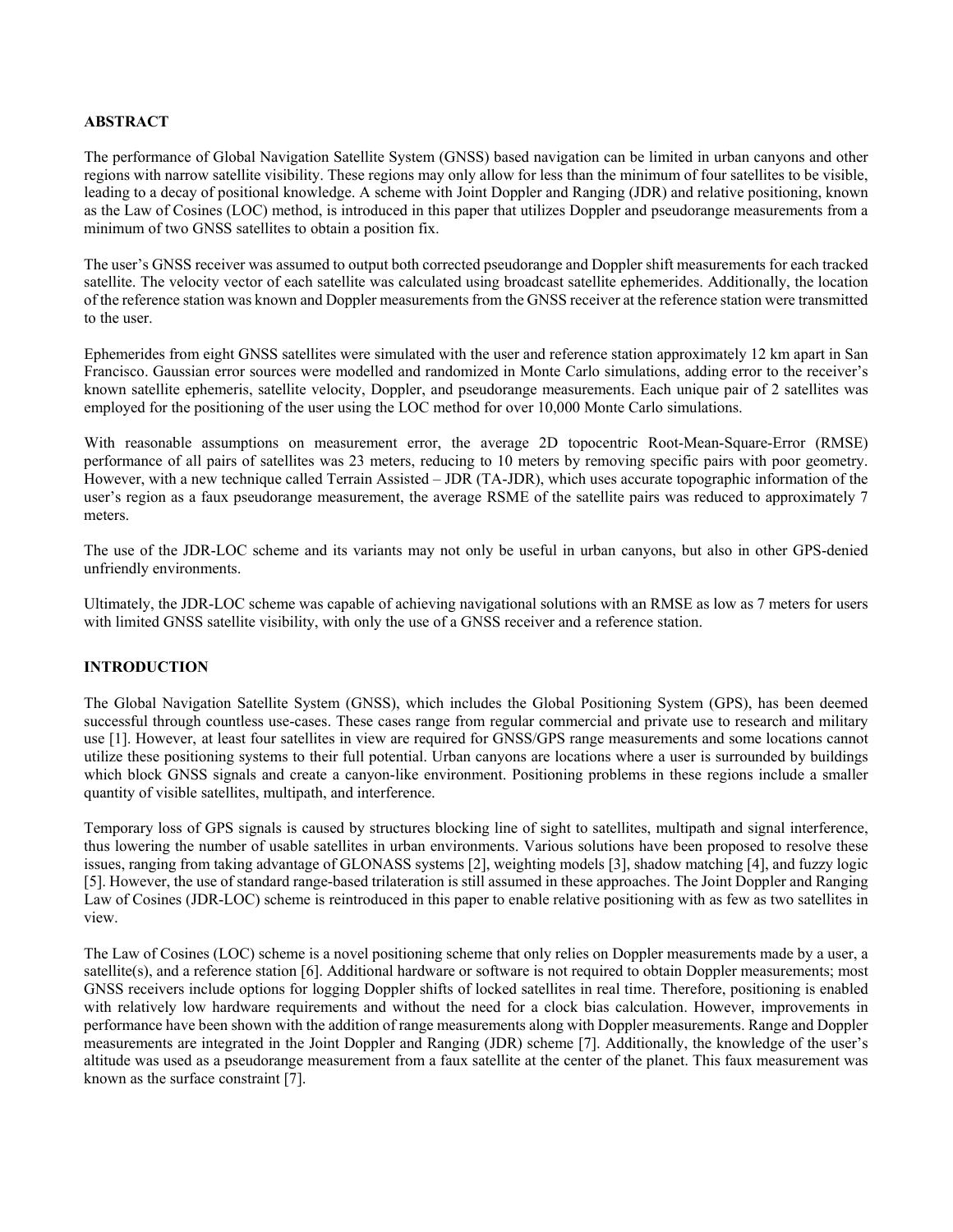Because ranging and Doppler measurements are based on independent states during an instantaneous timestep (position and velocity, respectively), two measurements can be provided by each satellite towards the calculation of position. Therefore, with the calculation of 3 Cartesian coordinates and a clock bias, only a minimum of two satellites are required for positioning. The JDR-LOC scheme is able to position a user in an urban canyon with only two satellites in view.

To test this theory, the user and reference station were assumed to be in San Francisco, separated by a distance of 12 km. All GPS satellites that were visible to the user at a certain epoch were found and their position and velocity vectors were exported from Systems Tool Kit. The position and velocity of the satellites were assumed to be known by the user (to a certain accuracy) through the orbital information broadcasted by each satellite.

The clock correction term for the user's clock was calculated in all analyses, enabling precise pseudorange measurements. The reference station's clock was synchronized with the GNSS/GPS. This could be assumed with a reference station on the top of a large hill or building, allowing it to see a large portion of the sky. Other errors, including ionospheric and tropospheric delays, were resolved using dual frequency measurements and the effects of relative navigation.

In simulation, the true pseudorange and Doppler measurements were calculated and then corrupted with Gaussian error. Additionally, the user's knowledge of each satellite's ephemeris and velocity vector were corrupted with Gaussian error. The reference station, which sends its Doppler measurements to the user, also had its measurements corrupted. Just as in other LOC analyses, the rough altitude of the user was assumed to be known and implemented as the surface constraint. All measurements and satellite knowledge were fed into the JDR-LOC scheme and used to calculate the user's position.

This entire process was repeated, with changes only to the Gaussian error with new, random values set by a given error standard deviation. This Monte Carlo simulation was repeated for 10,000 iterations. For each respective run of the JDR-LOC scheme, only two satellites were measured. This meant that all the unique pair combinations of the total 8 visible satellites were tested in each Monte Carlo iteration, totaling 28 pairs.

With the JDR-LOC scheme and reasonable assumptions on measurement error, the average 2D topocentric Root-Mean-Square-Error (RMSE) performance of all pairs of satellites was 23 meters, reducing to 10 meters by removing specific pairs with poor geometry.

Additionally, the use of a new technique called Terrain Assisted – JDR (TA-JDR) was introduced. A high resolution topographic map of the user's region was utilized in this new virtual instrument. After an initial position fix was calculated from the JDR-LOC scheme, the altitude of that calculated position was pulled from the topographic map and saved as a new surface constraint. The JDR-LOC scheme was run again with all the same measurements and parameters as last time, except with the new surface constraint. This process was repeated until the position fix converged to less than the resolution of the high-resolution topographic map. With TA-JDR, the vertical component of the position fix was resolved with additional information from a map. Additional measurements were not required and the accuracy of the user's height knowledge was increased. A caveat to this technique was that it did not account for a user not on the surface of the planet, such as in a highrise building. With this new technique, the average RSME of the satellite pairs was reduced to approximately 7 meters.

Although this new approach to positioning with limited satellite resources was applied directly to GNSS in urban canyons, there are a myriad of applications of JDR-LOC and TA-JDR. For instance, JDR-LOC can be used to localize a rover on Mars or a user on the Lunar surface with two or even a single satellite (assuming two-way ranging). Additionally, with pre-existing high-resolution topographic maps of the Moon (e.g. the high-resolution Lunar Orbiter Laser Altimeter (LOLA) digital elevation map [8]), TA-JDR can be used to localize a user with greater accuracy than just the standard JDR-LOC. TA-JDR could also be used on other topics centered around JDR. Coupling an IMU is another area of research, which removes the requirement of a static user. Coupling an IMU with JDR through a Kalman filter is expected to improve performance of the scheme [9]. Positioning accuracy of these new schemes can be further improved with TA-JDR.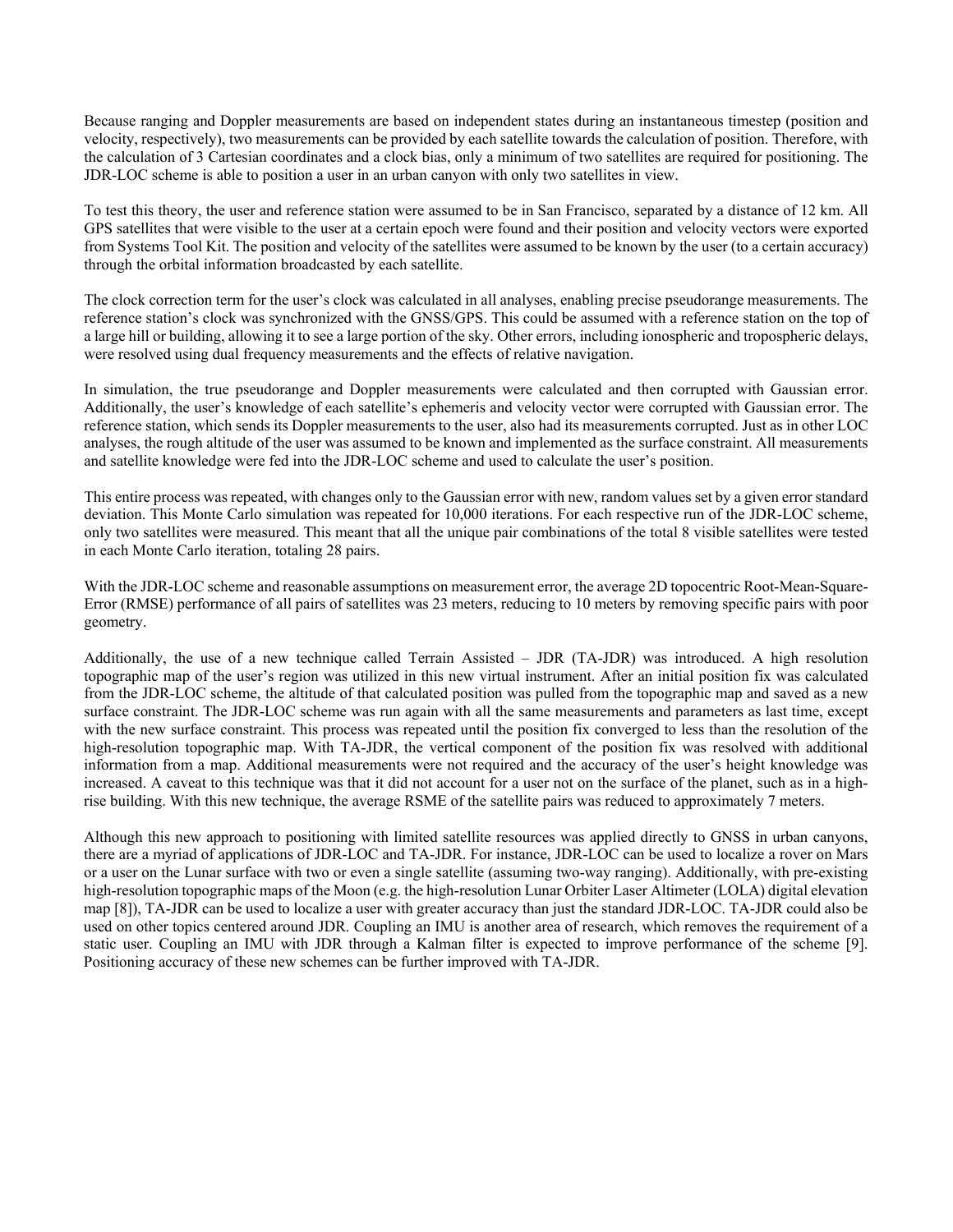## JOINT DOPPLER AND RANGING LAW OF COSINES SCHEME (JDR-LOC)

J.

The JDR-LOC scheme is a modification of the original LOC scheme including ranging measurements in addition to Doppler measurements [7]. A review of the JDR-LOC scheme was provided. The visualization of the user  $(T)$ , the reference station  $(R)$ , and one of the satellites (C) is described in Figure 1.

i.

$$
\vec{L}^i = \begin{bmatrix} l_1^i \\ l_2^i \\ l_3^i \end{bmatrix} \qquad \hat{u}^i_v = \begin{bmatrix} v_1^i \\ v_2^i \\ v_3^i \end{bmatrix} \qquad \hat{u}^i = \begin{bmatrix} u_1^i \\ u_2^i \\ u_3^i \end{bmatrix} \qquad \vec{P} = \begin{bmatrix} x \\ y \\ z \end{bmatrix} \qquad \vec{X} = \begin{bmatrix} \vec{P} \\ \vec{P} \end{bmatrix} \qquad R = \begin{bmatrix} r_1 \\ r_2 \\ r_3 \end{bmatrix}
$$

Figure 1: Visualization of the LOC Technique  $\hat{u}_v^i$  is the satellite's velocity vector, R is the reference station, T is the user, and  $C^i$  is the current satellite

Using the Law of Cosines, a cost function was created (Eqn 1). This was the core cost function of the LOC scheme; the relative position P was calculated from the other input measurements.

$$
f^{i}(x, y, z) = \left(\frac{\vec{L}^{i} \cdot \hat{u}_{v}^{i}}{\cos \phi^{i}}\right)^{2} + \left\|\vec{P}\right\|^{2} - 2\left(\frac{\vec{L}^{i} \cdot \hat{u}_{v}^{i}}{\cos \phi^{i}}\right)\left(\vec{P} \cdot \hat{u}^{i}\right) - \left(\frac{\left(\vec{L}^{i} + \vec{P}\right) \cdot \hat{u}_{v}^{i}}{\cos \theta^{i}}\right)^{2}
$$
(Eqn 1)

Additionally, the pseudorange measurement's equation was described as follows:

$$
f^{i+n}(x, y, z) = \sqrt{\left((x + r_1) - c_1^i\right)^2 + \left((y + r_2) - c_2^i\right)^2 + \left((z + r_3) - c_3^i\right)^2} + ct - PR^i
$$
 (Eqn 2)

Where PR was the current satellite's pseudorange measurement. For the case of two satellites, or  $n = 2$ :

$$
f(x,y,z) = \begin{bmatrix} \left(\frac{\vec{L}^1 \cdot \hat{u}_v^1}{\cos \phi^1}\right)^2 + \left\|\vec{P}\right\|^2 - 2\left(\frac{\vec{L}^1 \cdot \hat{u}_v^1}{\cos \phi^1}\right)(\vec{P} \cdot \hat{u}^1) - \left(\frac{\left(\vec{L}^1 + \vec{P}\right) \cdot \hat{u}_v^1}{\cos \theta^1}\right)^2\\ \left(\frac{\vec{L}^2 \cdot \hat{u}_v^2}{\cos \phi^2}\right)^2 + \left\|\vec{P}\right\|^2 - 2\left(\frac{\vec{L}^2 \cdot \hat{u}_v^2}{\cos \phi^2}\right)(\vec{P} \cdot \hat{u}^2) - \left(\frac{\left(\vec{L}^2 + \vec{P}\right) \cdot \hat{u}_v^2}{\cos \theta^2}\right)^2\\ \sqrt{\left((x + r_1) - c_1^1\right)^2 + \left((y + r_2) - c_2^1\right)^2 + \left((z + r_3) - c_3^1\right)^2} + ct - PR^1\\ \sqrt{\left((x + r_1) - c_1^2\right)^2 + \left((y + r_2) - c_2^2\right)^2 + \left((z + r_3) - c_3^2\right)^2} + ct - PR^2 \end{bmatrix}
$$
(Eqn 3)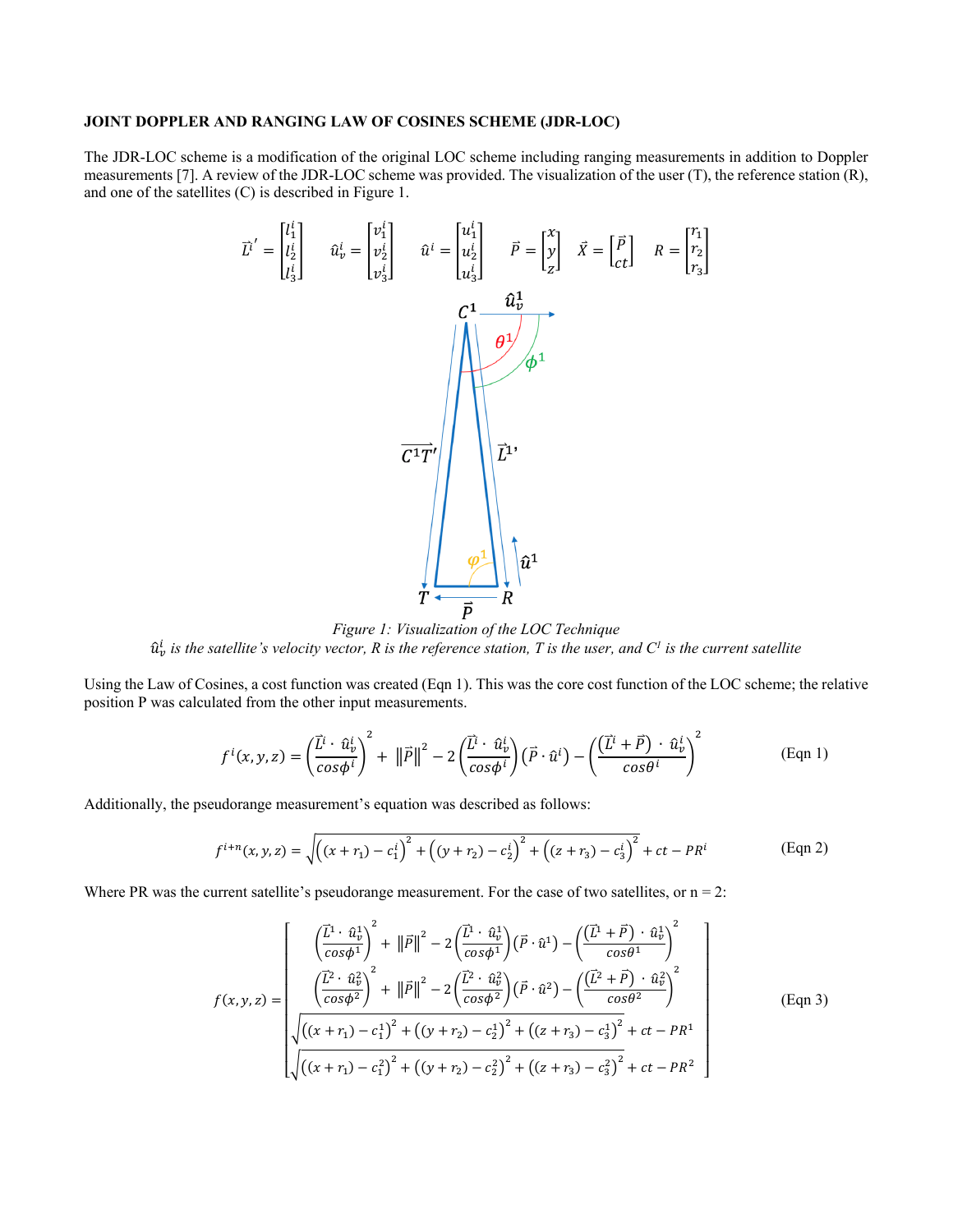Then, the Jacobian of the cost function was calculated. The Jacobian elements for the cost functions (Equation 1) from the LOC scheme was described in Equation 4.

$$
\frac{\partial f_i}{\partial x} = 2x - 2||\vec{L}^i||u_1^i - 2v_1^i \left( \frac{(l_1^i + x)v_1^i + (l_2^i + y)v_2^i + (l_3^i + z)v_3^i}{\cos^2{\theta}^i} \right)
$$
  
\n
$$
\frac{\partial f_i}{\partial y} = 2y - 2||\vec{L}^i||u_2^i - 2v_2^i \left( \frac{(l_1^i + x)v_1^i + (l_2^i + y)v_2^i + (l_3^i + z)v_3^i}{\cos^2{\theta}^i} \right)
$$
  
\n
$$
\frac{\partial f_i}{\partial z} = 2z - 2||\vec{L}^i||u_2^i - 2v_3^i \left( \frac{(l_1^i + x)v_1^i + (l_2^i + y)v_2^i + (l_3^i + z)v_3^i}{\cos^2{\theta}^i} \right)
$$
  
\n
$$
\frac{\partial f_i}{\partial ct} = 0
$$
 (Eqn 4)

Along with the Jacobian elements for the pseudorange measurement equation, and with  $n = 2$  (Equation 5):

$$
Calculated Range =
$$
\n
$$
CR^{i} = \sqrt{((x + r_{1}) - c_{1}^{i})^{2} + ((y + r_{2}) - c_{2}^{i})^{2} + ((z + r_{3}) - c_{3}^{i})^{2}}
$$
\n
$$
J(x, y, z) = \begin{bmatrix}\n\frac{\partial f_{1}}{\partial x} & \frac{\partial f_{1}}{\partial y} & \frac{\partial f_{1}}{\partial z} & 0 \\
\frac{\partial f_{2}}{\partial x} & \frac{\partial f_{2}}{\partial y} & \frac{\partial f_{2}}{\partial z} & 0 \\
\frac{(x + r_{1}) - c_{1}^{1}}{CR^{1}} & \frac{(y + r_{2}) - c_{2}^{1}}{CR^{1}} & \frac{(z + r_{3}) - c_{3}^{1}}{CR^{1}} & 1 \\
\frac{(x + r_{1}) - c_{1}^{2}}{CR^{2}} & \frac{(y + r_{2}) - c_{2}^{2}}{CR^{2}} & \frac{(z + r_{3}) - c_{3}^{2}}{CR^{2}} & 1\n\end{bmatrix}
$$
\n(Eqn 5)

Finally, the surface constraint equation is as follows:

#### $SC = surface constant$

$$
f^{i+2n}(x, y, z) = (x + r_1)^2 + (y + r_2)^2 + (z + r_3)^2 - SC * SC
$$
 (Eqn 6)

And the respective updated cost functions and Jacobians with only two satellites  $(n = 2)$ :

$$
f(x,y,z) = \begin{bmatrix} \left(\frac{\vec{L}^1 \cdot \hat{u}_v^1}{\cos \phi^1}\right)^2 + \left\|\vec{P}\right\|^2 - 2\left(\frac{\vec{L}^1 \cdot \hat{u}_v^1}{\cos \phi^1}\right)(\vec{P} \cdot \hat{u}^1) - \left(\frac{(\vec{L}^1 + \vec{P}) \cdot \hat{u}_v^1}{\cos \theta^1}\right)^2 \\ \left(\frac{\vec{L}^2 \cdot \hat{u}_v^2}{\cos \phi^2}\right)^2 + \left\|\vec{P}\right\|^2 - 2\left(\frac{\vec{L}^2 \cdot \hat{u}_v^2}{\cos \phi^2}\right)(\vec{P} \cdot \hat{u}^2) - \left(\frac{(\vec{L}^2 + \vec{P}) \cdot \hat{u}_v^2}{\cos \theta^2}\right)^2 \\ \sqrt{\left((x + r_1) - c_1^1\right)^2 + \left((y + r_2) - c_2^1\right)^2 + \left((z + r_3) - c_3^1\right)^2} + ct - PR^1 \\ \sqrt{\left((x + r_1) - c_1^2\right)^2 + \left((y + r_2) - c_2^2\right)^2 + \left((z + r_3) - c_3^2\right)^2} + ct - PR^2 \\ (x + r_1)^2 + (y + r_2)^2 + (z + r_3)^2 - SC^2 \end{bmatrix}
$$
(Eqn 7)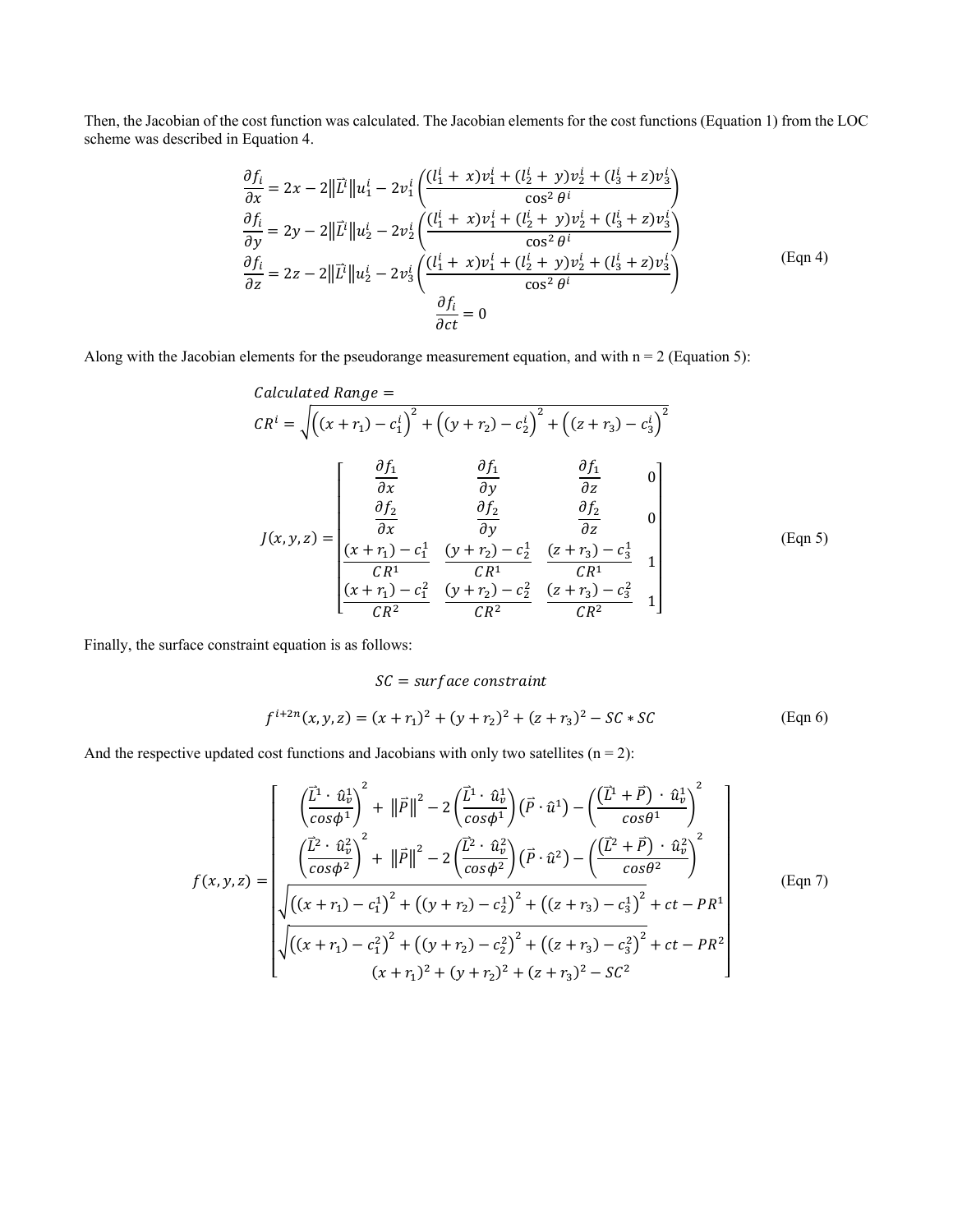$$
J(x,y,z) = \begin{bmatrix} \frac{\partial f_1}{\partial x} & \frac{\partial f_1}{\partial y} & \frac{\partial f_1}{\partial z} & 0\\ \frac{\partial f_2}{\partial x} & \frac{\partial f_2}{\partial y} & \frac{\partial f_2}{\partial z} & 0\\ \frac{(x+r_1)-c_1^1}{CR^1} & \frac{(y+r_2)-c_2^1}{CR^1} & \frac{(z+r_3)-c_3^1}{CR^1} & 1\\ \frac{(x+r_1)-c_1^2}{CR^2} & \frac{(y+r_2)-c_2^2}{CR^2} & \frac{(z+r_3)-c_3^2}{CR^2} & 1\\ 2(x+r_1) & 2(y+r_2) & 2(z+r_3) & 0 \end{bmatrix}
$$
(Eqn 8)

The forms of Equation 7 and 8 that were implemented into the simulation were modified to move all of the cosine terms into a numerator to reduce the divergent effects of dividing by zero. These forms (Eqn  $7 - 8$ ) were shown for clarity.

#### **SCENARIO**

#### **User and Reference Station**

As a quintessential example of the effects of urban canyons, San Francisco was used for the user's location. Having the reference station 12 km away from the user (Table 1), a communications link established with the user, and the ability to see the same satellites that would be visible to the user are requirements for the LOC scheme. These requirements could be accomplished with a reference station on the top of a large hill or building, allowing it to see a large portion of the sky while also being close enough to the user for communications. It was assumed that the user was static or moving at a slow speed because of the reliance on Doppler measurements, which are dependent on the user's velocity. The use of a coupled IMU, correcting for a non-zero user velocity, will be described in future work [9].

|  | Table 1: User and Reference Station Locations |
|--|-----------------------------------------------|
|--|-----------------------------------------------|

| <b>Name</b>       | Location                                           |
|-------------------|----------------------------------------------------|
| User              | 37.767992° N, -122.444140° W                       |
| Reference Station | $\frac{37.780543^{\circ} N}{122.308534^{\circ} W}$ |

#### **GPS Satellites**

All current GPS satellites were modelled into Systems Tool Kit (STK) at the epoch of Nov  $6<sup>th</sup>$ , 2018 17:00 to calculate access with a user on the ground. All satellites without access to the user were suppressed (Figure 2).

The state of each visible satellite (ephemeris and velocity in ECEF) were exported at the epoch, along with the Cartesian ECEF location of the user. These were used to calculate the Doppler count that the user would expect from each satellite at that time point. Approximately 8 satellites were visible (above an elevation mask) by the user at this time, so every combination of two visible satellites were tested in this analysis.



*Figure 2: Visualization of All Satellites with Line of Sight Access to User [10]*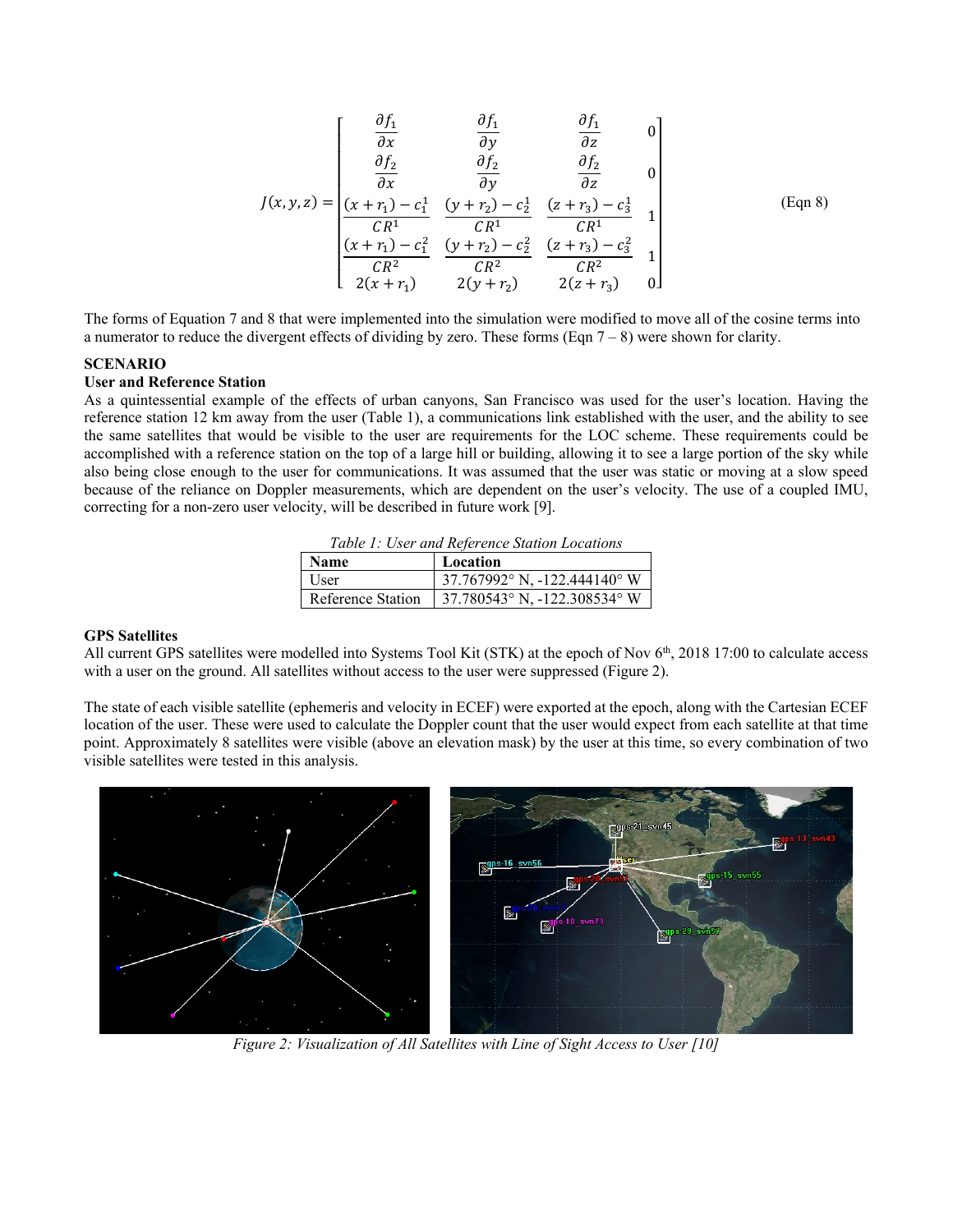#### **Measurement Calculation and Additional Gaussian Error**

With the known satellite ephemeris and velocity, ideal pseudorange measurements and Doppler count measurements were calculated and then corrupted with Gaussian error (Table 2), also corrupting the user's ephemeris and velocity knowledge. The Doppler measurements were calculated using the standard L1 transmitting frequency for GPS: 1575.42 MHz.

| Table 2. To Gaussian Error Values |                  |  |  |  |  |
|-----------------------------------|------------------|--|--|--|--|
| <b>Error Type</b>                 | $1\sigma$ Value  |  |  |  |  |
| Satellite Ephemeris Vector (3D)   | 5 <sub>m</sub>   |  |  |  |  |
| Satellite Velocity Vector (3D)    | $1 \text{ mm/s}$ |  |  |  |  |
| Pseudorange Measurement           | $5 \text{ cm}$   |  |  |  |  |
| Doppler Count                     | $0.00075$ Hz     |  |  |  |  |

*Table 2: 1σ Gaussian Error Values*

#### **SIMULATION AND RESULTS**

To simulate the blockage of satellite line of sights in an urban canyon, only a single pair of satellites was used in each execution of the JDR-LOC scheme. All combinations of unique satellite pairs were calculated, totaling to 28 unique pairs:

|  |  | 10-13 10-21 13-16 13-29 15-26 16-26 20-29 |  |
|--|--|-------------------------------------------|--|
|  |  | 10-15 10-26 13-20 15-16 15-29 16-29 21-26 |  |
|  |  | 10-16 10-29 13-21 15-20 16-20 20-21 21-29 |  |
|  |  | 10-20 13-15 13-26 15-21 16-21 20-26 26-29 |  |

With each unique pair, all of the ephemeris and velocity data was simulated at the epoch and their respective Doppler and pseudorange measurements were calculated. These were used as the input to a Monte Carlo simulation, with the Gaussian error on all parameters listed in Table 2 recalculated over 10,000 iterations.

The results of each iteration were summarized onto Figure 3. The average error over all 10,000 iterations was stated as the "Mean Error", with the  $1\sigma$  standard deviation described with error bars. The root mean squared (RMS) error, which accumulated both the mean and standard deviation, was also shown as an addition to the mean error.

Figure 4 took the same results of each iteration and converted them into a 2D form; latitude and longitude. Because this removed the height component of the user's position, it also removed any errors associated with the calculated height. Therefore, the errors slightly decreased.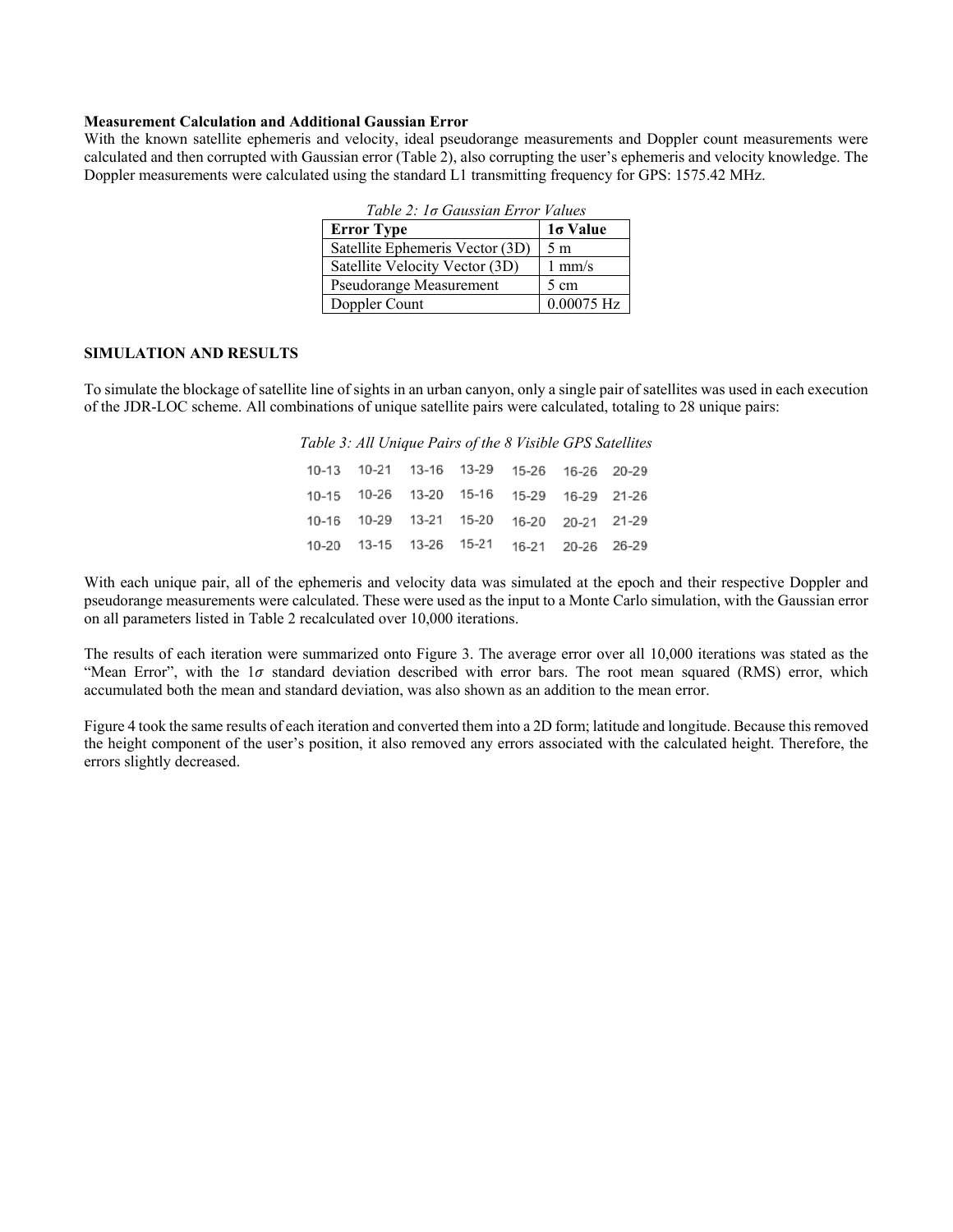

*Figure 3: JDR-LOC 3D Positioning Errors for Each Satellite Pair (Sorted by RMSE) Average RMSE: 24.4829 m*



*Figure 4: JDR-LOC 2D Positioning Errors for Each Satellite Pair (Pair order set by Figure 3) Average RMSE: 23.0463 m*

As can be seen in Figures 3 and 4, some specific satellite pairs result in consistently higher errors than others. This can be explained through dilution of precision (DOP), the angle between each satellite in the sky from the user's perspective, and the angle between the satellites' velocity vectors.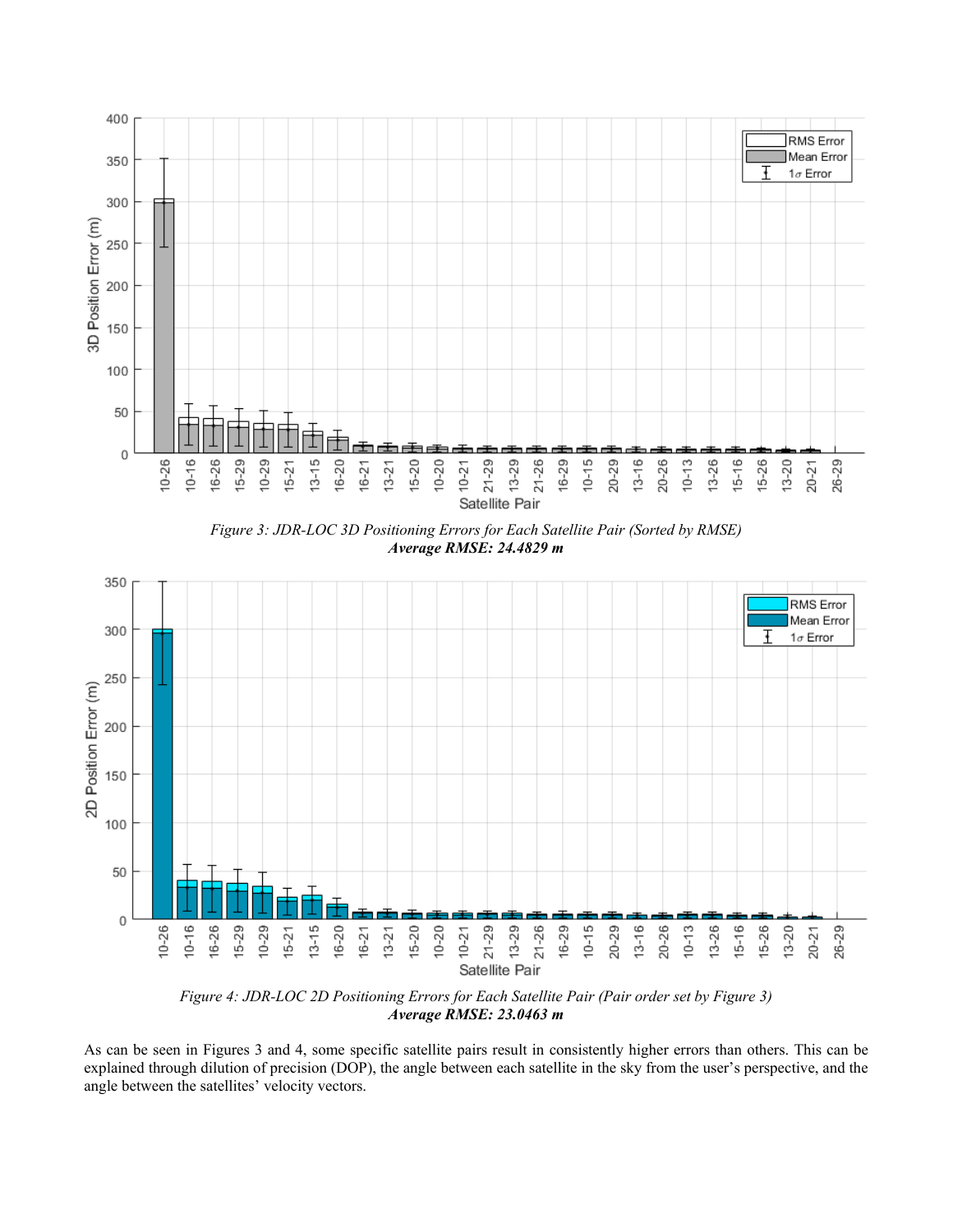From the perspective of the user on the surface of the planet, the distance between each satellite pair in the sky – converted to an angle - was calculated. This angle was used in addition to the DOP to easily understand of the geometry of the system. Because the JDR scheme relies on the Doppler measurement, the angle between the velocity vectors of each satellite in the pair were also calculated.

For each satellite pair, the minimum between the position vector angles and the velocity vector angles was chosen and displayed in the top plot of Figure 5. Additionally, the JDR-LOC scheme was run with no additional error, resulting in the error baseline for the system (bottom plot of Figure 5).



*and the Baseline 3D Position Error for JDR-LOC for Each Satellite Pair (BOTTOM)*

As shown in Figure 5, the spikes in error for the JDR-LOC error baseline aligned with the dips in minimum angles. This can be explained with both the angles between satellite positions and the angles between satellite velocity vectors. If the satellite pair chosen were close to each other in the sky (therefore with a smaller angle between them), the range measurements would be fairly similar, decreasing data diversity. This was essentially the same as having a large DOP with 4 or more satellites. Additionally, if the angles between the velocity vectors were small, the Doppler measurements observed by both the satellites were similar, further decreasing data diversity. Because of this, all pairs of satellites with angles less than 25 degrees for either satellite position or velocity vectors was deemed a "high DOP pair" and removed from analysis. Additionally, pairs with DOPs that were outliers were removed. Because these decisions were based off of only the satellite ephemeris and velocity vectors, these "high DOP pairs" can be predicted and removed completely and/or weighted lower in a filter.

The same results that are shown in Figures 3 and 4 are displayed in Figures 6 and 7 with the high DOP pairs removed.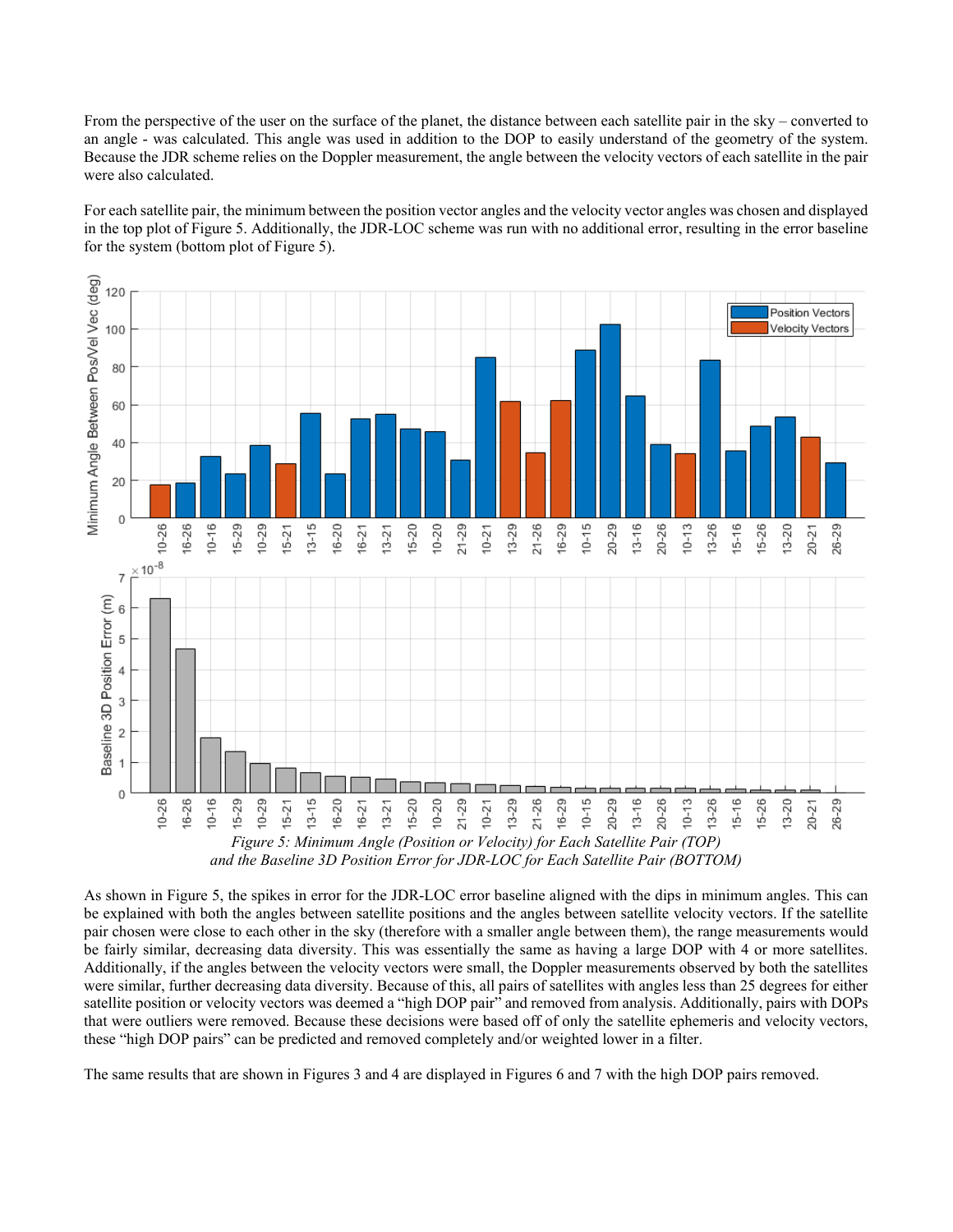

*Figure 7: JDR-LOC 2D Positioning Errors for Each Satellite Pair (Pair order set by Figure 6) with High DOP Pairs Removed Average RMSE: 11.2343 m*

Ultimately, with removing high DOP pairs and over 10,000 Monte Carlo iterations, the average RMSE over the remaining pairs were found to be 12.6159 meters, reducing to 11.2343 meters when converting to a 2D position.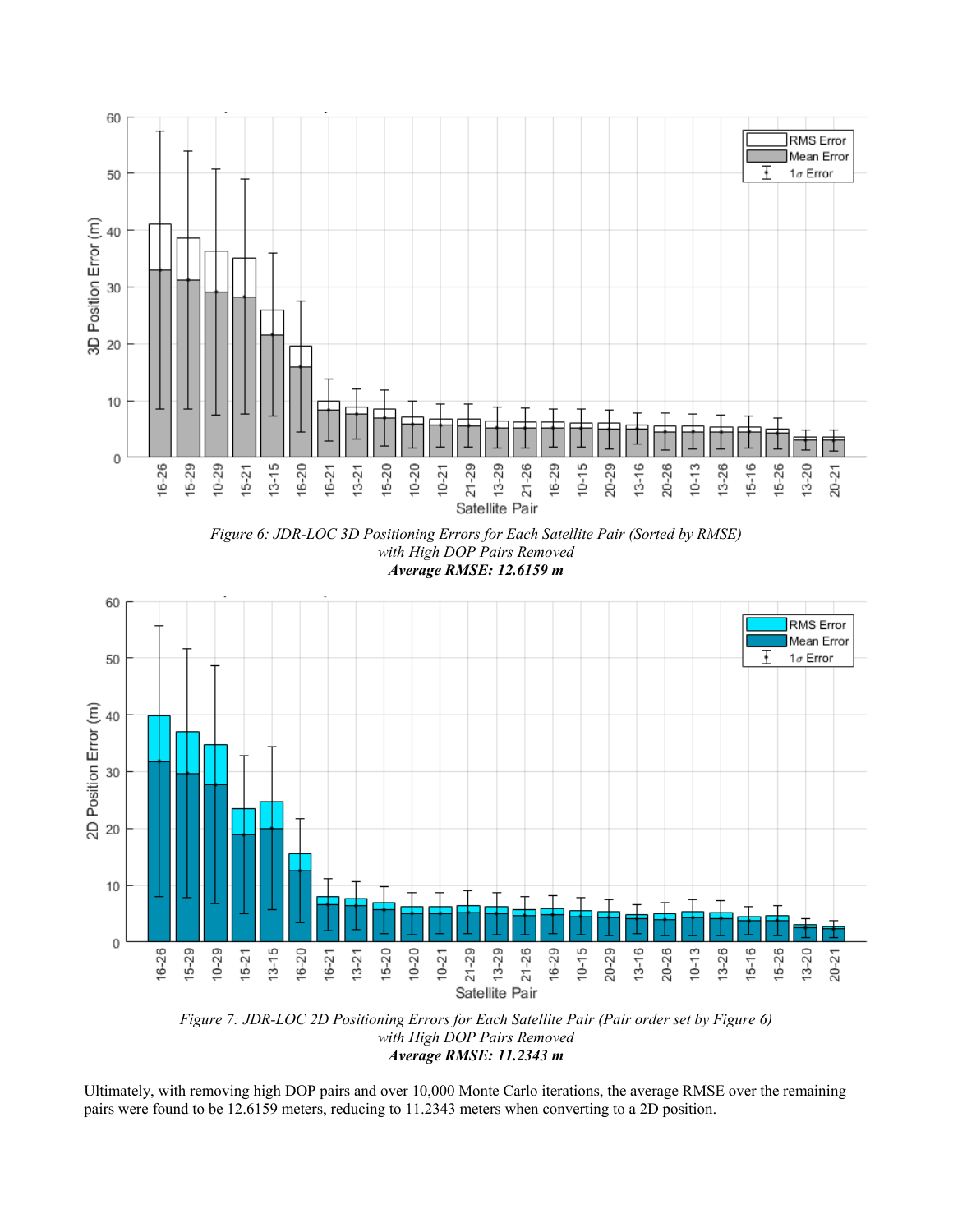#### **TERRAIN ASSISTED - JOINT DOPPLER AND RANGING (TA-JDR)**

As stated in the Introduction, the use of a new technique called Terrain Assisted – JDR (TA-JDR) is introduced in this paper. A high resolution topographic map of the user's region is utilized in this technique by iterating between parsing the topographic map and calling the JDR-LOC scheme to converge on a final position. One thing to note was that no new measurements were required for TA JDR; the measurements taken for the original execution of the JDR-LOC scheme were reused in TA-JDR to converge on a new position. This meant that only computational complexity (not hardware) was increased. Additionally, TA-JDR can be implemented anytime a JDR scheme is used (as long as a topographic map of the region exists). However, a caveat to this technique was that it assumed the user was on the surface of the planet; this assumption does not hold if the user is not on the surface of the topographic map, such as in a high-rise building.

First, a topographic map of the region was simulated. A true map of San Francisco could have been used in place of this simulated map, but simulation allowed for flexibility in terms of the map's resolution, gradient, and size. The general change in altitude of a 1 km<sup>2</sup> region in downtown San Francisco was found to vary from approximately 10 m to 100 m [11]. Therefore a 1 km<sup>2</sup> region varying in height by approximately 100 m was simulated, with a resolution of 1 meter (Figure 8). The center of the map was assumed to be the true user position.



*Figure 8: Simulated Topographic Map of User's Region*

First, the JDR-LOC scheme was run with measurements taken at a time epoch. The satellite ephemeris, velocity, Doppler measurements, and pseudorange measurements at the same epoch, in addition to the JDR-LOC position fix calculated in the JDR-LOC scheme were used as the starting points for the new TA-JDR-LOC analysis. With the calculated position fix, the topographic map was parsed, and the altitude of that position fix was saved as a new surface constraint. Then, the JDR-LOC scheme was executed again with the same measurements and parameters at the original epoch, except with the new surface constraint and initial position. This process was repeated until the position fix was found to converge to less a meter (the resolution of the map). This system was described in Figure 9.  $r^{FX}$  is the position fix in the Fixed frame (FIX), and  $r^{NED}$  is in the North East Down frame (NED).  $C_{NED}^{FIX}$  is a transformation from NED to FIX, with  $C_{FIX}^{NED}$  from FIX to NED.

With TA-JDR, the average 3D RMSE of all satellite pairs was less than the average 2D RMSE of all the satellite pairs only using the JDR-LOC scheme (Figure 10: 19.1444 m vs. 23.0463 m). Utilizing the knowledge of high DOP pairs to remove the outliers, the total RMSE was reduced to 7.3761 meters, with a majority of satellite pairs resulting in errors under 5 meters (Figure 11).

![](_page_10_Figure_7.jpeg)

*Figure 9: TA JDR Block Diagram*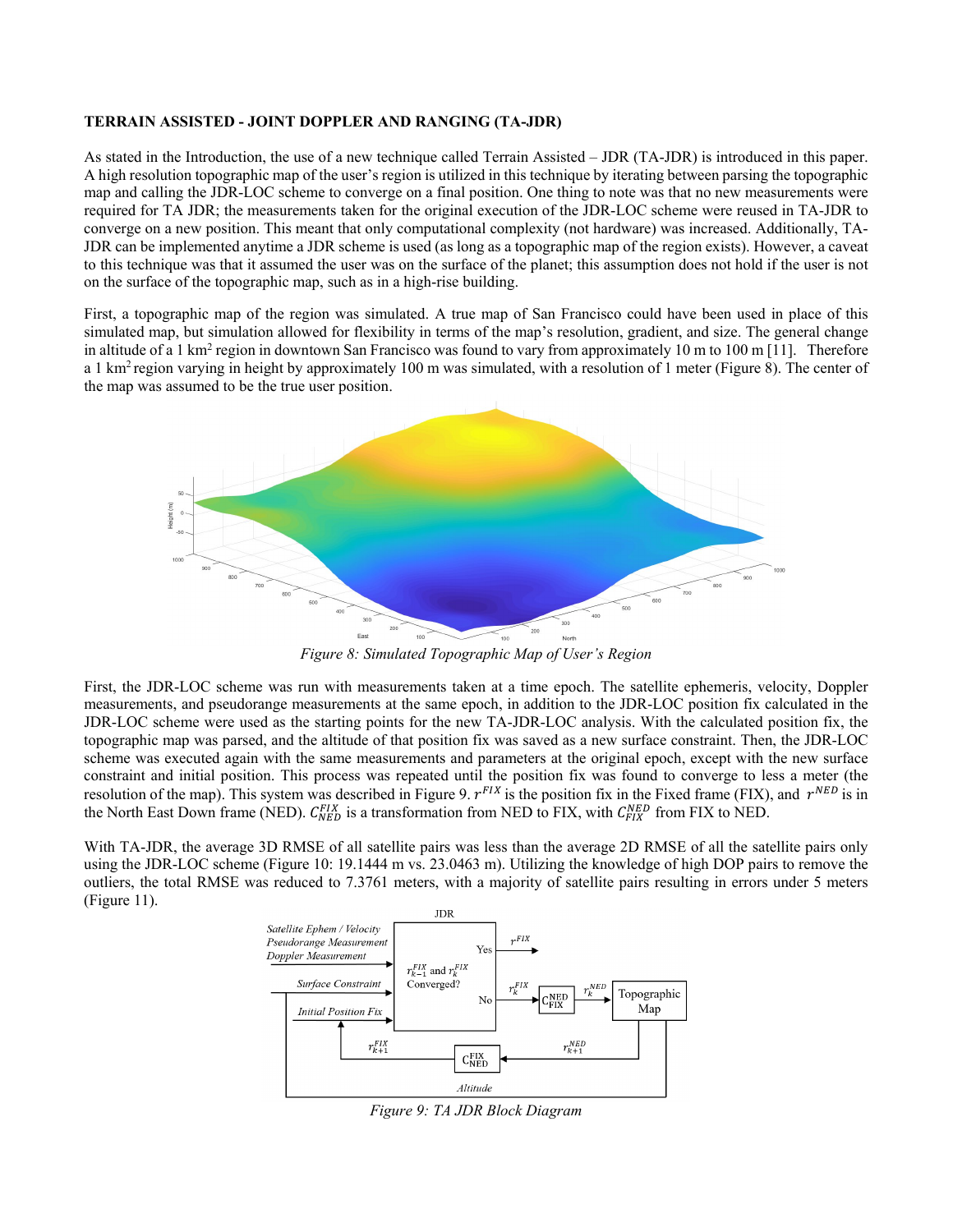![](_page_11_Figure_0.jpeg)

*Average RMSE: 19.1444 m*

![](_page_11_Figure_2.jpeg)

*with High DOP Pairs Removed Average RMSE: 7.3761 m*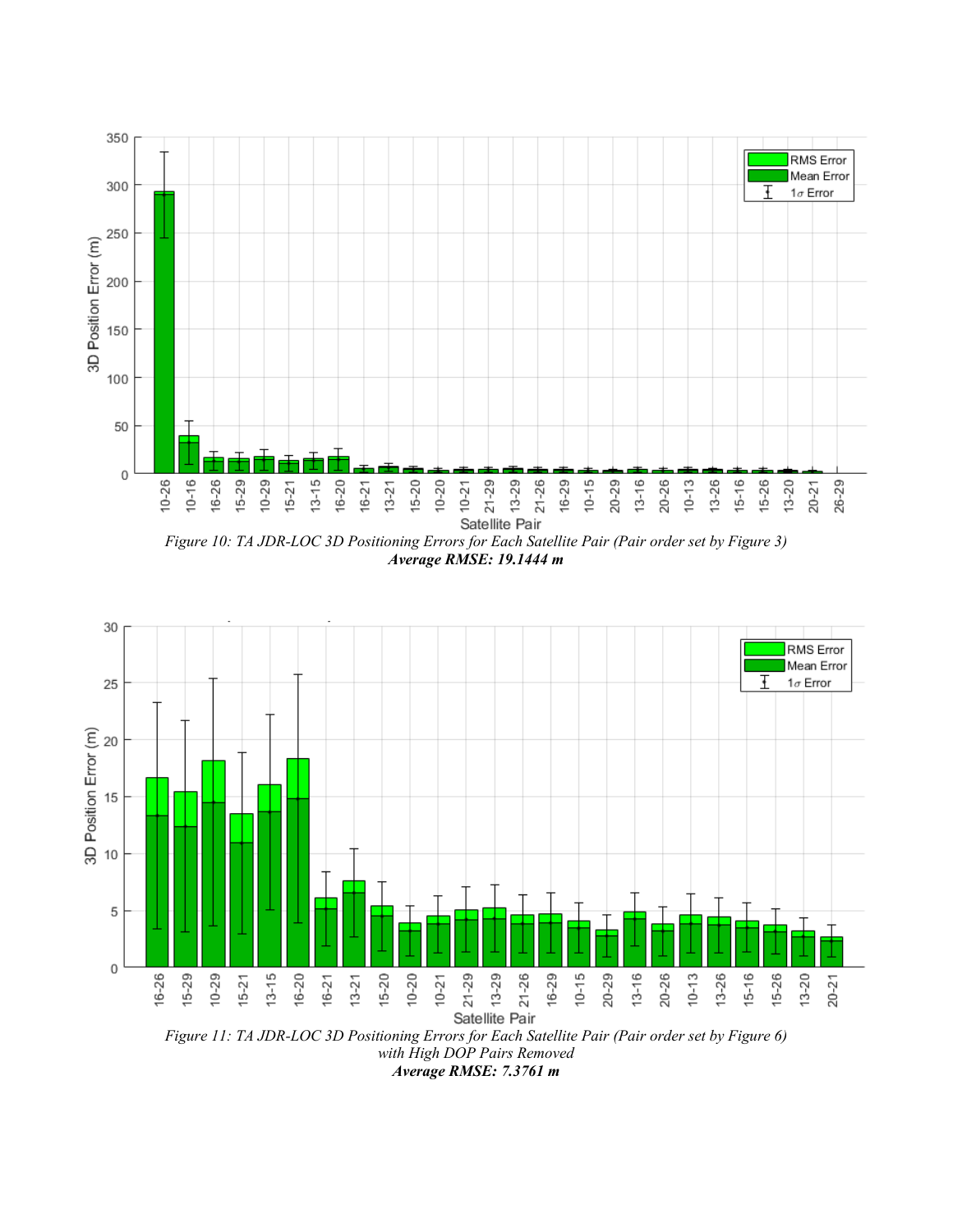# **CONCLUSIONS**

This paper described the use of the JDR-LOC scheme to obtain position fixes during times with a minimum of two satellites in view. Situations with only a few visible satellites may be prevalent in urban canyons, where structures can block line of sight, cause multipath, and where signal interference may be an issue.

With only observing two satellites at a time and using reasonable assumptions on measurement error, a Monte Carlo simulation was performed to observe the performance of the JDR-LOC scheme with GPS. The average 2D topocentric Root-Mean-Square-Error (RMSE) performance of all pairs of satellites was approximately 24 meters, reducing to 12 meters by removing specific pairs with poor geometry. Therefore, with only two satellites in view and a reference station, a user could be localized within 12 meters from their true position.

Additionally, this paper introduced the use of a new technique called Terrain Assisted – JDR (TA-JDR). This new virtual instrument utilized a high resolution topographic map and the same measurements taken for JDR-LOC to converge on an improved position. The TA-JDR technique can be used with any JDR scheme as long as an accurate topographic map is present. With TA-JDR, the average 3D RMSE was approximately 19 meters, reducing to 7 meters by removing high DOP satellite pairs.

Situations other than urban canyons can warrant the use of JDR-LOC and TA-JDR, such as in GPS denied environments or even during navigation on other planets where the number of satellites is limited. For instance, JDR-LOC could be used to localize a rover on Mars with two satellites in view and a reference station (such as a static lander). Additionally, JDR-LOC could be used to localize a user on the Lunar surface with a reference station and two or even only a single satellite (assuming two-way ranging). With the pre-existing high fidelity topographic maps of the Moon, TA-JDR could be used to increase accuracy even further.

Finally, TA-JDR would improve the ongoing work with IMU coupled JDR schemes [9]. Future work includes observing the effects of increasing the number of visible satellites to 3, observing the performance of both schemes with time variant scenarios, performing hardware in the loop tests, and analyzing scenarios on other planets such as the Moon and Mars.

Ultimately, these novel approaches to positioning can enable and improve navigation on Earth and beyond.

# **ACKNOWLEDGMENTS**

The research described in this paper was carried out at the Jet Propulsion Laboratory, California Institute of Technology, under a contract with the National Aeronautics and Space Administration. The research was supported by NASA's Space Communication and Navigation (SCaN) Program.

## **REFERENCES**

- 1. K. Novak and J. D. Bossler, "Development and Application of the Highway Mapping System of Ohio State University," *The Photogrammetric Record*, Vol. 15. No. 85, 1995.
- 2. M. Tsakiri, A. Kealy, and M. Stewart, "Urban Canyon Vehicle Navigation with Integrated GPS / GLONASS / DR Systems," *NAVIGATION,* Vol. 46, No. 3, 1999, pp. 161-174.
- 3. S. Tay and J. Marais, "Weighting models for GPS Pseudorange observations for land transportation in urban canyons," *6th European Workshop on GNSS Signals and Signal Processing,* 2013, pp. 4.
- 4. S. Syed and M. E. Cannon, "Fuzzy Logic Based-Map Matching Algorithm for Vehicle Navigation System in Urban Canyons," *ION National Technical Meeting, San Diego, CA,* 2004
- 5. P. D. Groves, "Shadow Matching: A New GNSS Positioning Technique for Urban Canyons," *The Journal of Navigation*, Vol 64. 2011, pp. 417-430.
- 6. K. Cheung, W. W. Jun, C. Lee, E. G. Lightsey, "Single-Satellite Doppler Localization with Law of Cosines (LOC)," *2019 IEEE Aerospace Conference*, Big Sky, MT, 2019.
- 7. K. Cheung, W. W. Jun, E. G. Lightsey, C. Lee, T. Stevenson, "Single-Satellite Real-Time Relative Localization Using Joint Doppler and Ranging (JDR)", *70th International Astronautical Congress 2019*, October 2019.